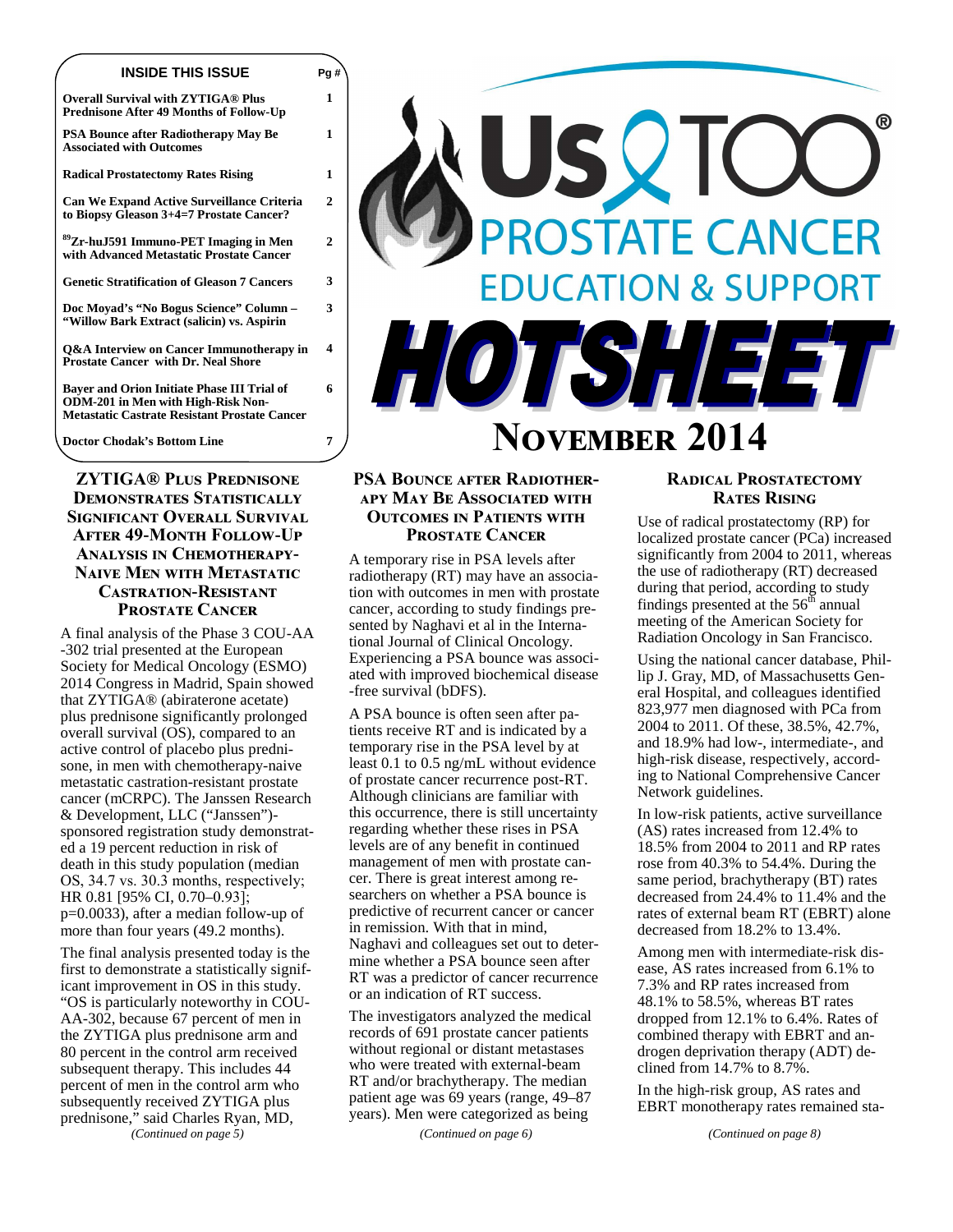# **PAGE 2**



# **AND PEOPLE LIKE YOU!**

ITEMS CONTAINED IN US TOO PUBLICATIONS ARE OB-TAINED FROM VARIOUS NEWS SOURCES AND EDITED FOR INCLUSION. WHERE AVAILABLE, A POINT-OF-CONTACT IS PROVIDED. REFERENCES TO PERSONS. COMPANIES. PROD-UCTS OR SERVICES ARE PROVIDED FOR INFORMATION ONLY AND ARE NOT ENDORSEMENTS. READERS SHOULD CONDUCT THEIR OWN RESEARCH INTO ANY PERSON. COMPANY, PRODUCT OR SERVICE, AND CONSULT WITH THEIR LOVED ONES AND PERSONAL PHYSICIAN BEFORE DECIDING ON  $\underline{\text{ANY}}$  COURSE OF ACTION.

THE INFORMATION AND OPINIONS EXPRESSED IN THIS PUBLICATION ARE NOT RECOMMENDATIONS FOR ANY MEDICAL TREATMENT, PRODUCT SERVICE OR COURSE OF ACTION BY US TOO INTERNATIONAL, INC., ITS OFFICERS AND DIRECTORS, OR THE EDITORS OF THIS PUBLICATION. FOR MEDICAL, LEGAL OR OTHER ADVICE, PLEASE CONSULT PROFESSIONAL(S) OF YOUR CHOICE.

#### *HotSheet* Editorial Team:

JONATHAN MCDERMED. PHARMD ROB PROTZ, MS TOM KIRK JACKIE KONIECZKA CHUCK STRAND

US TOO INTERNATIONAL STAFF.

TOM KIRK, PRESIDENT AND CEO JACKIE KONIECZKA, OFFICE MANAGER TERRI GIBBONS LIKOWSKI, CHAPTER SERVICES MANAGER, PHONE +1 (877) 978-7866 (TOLL-FREE) JOHN LUPTON, DIRECTOR OF DEVELOPMENT CHUCK STRAND, DIRECTOR OF MARKETING AND COMMUNICATIONS

US TOO BOARD OF DIRECTORS:

#### Executive Committee/Officers

JIM RIEDER, CHAIRMAN JEFF MILLS, VICE CHAIRMAN TODD AHRENS, TREASURER BILL SEIDEL, SECRETARY

#### **DIRECTORS**

FRED ALLEN TOM CVIKOTA JERRY DEANS JIM HAMMACK, DDS JERRY HARDY KEITH HOFFMAN DAVID LUBAROFF, PHD IM NADDEO DEXTER C. RUMSEY III TOM KIRK, PRESIDENT AND CEO

US TOO INTERNATIONAL, INC. IS INCORPORATED IN THE STATE OF ILLINOIS AND RECOGNIZED AS A  $501(c)(3)$  NOT-FOR-PROFIT CHARITABLE CORPORATION

#### **DONATIONS/GIFTS TO US TOO ARE TAX DEDUCTIBLE**

2720 S. RIVER RD., STE. 112, DES PLAINES, IL 60018 PHONE: (630) 795-1002 / FAX: (630) 795-1602

WEBSITE: WWW.USTOO.ORG COPYRIGHT 2014, US TOO INTERNATIONAL, INC.

**CAN WE EXPAND ACTIVE SURVEILLANCE CRITERIA TO INCLUDE BIOPSY GLEASON 3+4** PROSTATE CANCER? A MULTI-**INSTITUTIONAL STUDY OF 2,323 P**

Ploussard G, Isbarn H, Briganti A, et al

### **Urol Oncol 14 August 2014; Epub**

**Objective:** To test the expandability of active surveillance (AS) to Gleason score 3+4 cancers by assessing the unfavorable disease risk in a large multiinstitutional cohort.

**Materials and Methods:** We performed a retrospective analysis including 2,323 patients with localized Gleason score 3+4 prostate cancer who underwent a radical prostatectomy between 2005 and 2013 from six academic centers. We analyzed the rates of biopsy downgrading/upgrading and advanced stage in the overall cohort by employing standardized AS criteria (using biopsy Gleason score 3+4=7).

**Results:** The final pathologic Gleason score was  $3+3=6$  in  $8\%$ ,  $3+4=7$  in 67%. 4+3=7 in 20%, and 8 to 10 in 5% of the cases. The overall rate of unfavorable disease (upgrading or advanced stage or both) was 46%. In multivariable analysis, prostate-specific antigen (PSA) level >10 ng/mL, PSA density (PSAD) >0.15  $ng/mL/g$ , clinical stage  $>T1$ , and  $>2$  positive cores were predictors of unfavorable disease. According to the AS criteria used, the risk of unfavorable disease ranged from 30% to 42%. In patients without any risk factor (PSA level  $\leq 10$ ng/mL, PSAD ≤0.15 ng/mL/g, T1c, and ≤2 positive cores), the unfavorable disease rate was 19%. The main limitations of this study are the retrospective design and nonstandardization of pathologic assessment between centers.

**Conclusions:** Approximately half of patients with biopsy Gleason score 3+4 cancer have unfavorable disease at final pathology. Nevertheless, expanding AS eligibility to these patients may be acceptable provided adherence to strict selection criteria leading to a <20% risk of unfavorable disease. Future tools for selection such as magnetic resonance imaging, early rebiopsy, and serum markers may be especially beneficial in this group of patients.

# 89**Z**r-huJ591 Immuno-PET Imag-**ING IN PATIENTS WITH ADVANCED** METASTATIC PROSTATE CANCER

Pandit-Taskar N, O'Donoghue JA, Beylergil V, et al

#### **Eur J Nucl Med Mol Imaging 21 August 2014; Epub**

**Purpose:** Given the bone tropism of prostate cancer, conventional imaging modalities poorly identify or quantify metastatic disease. <sup>89</sup>Zr-huJ591 positron emission tomography (PET) imaging was performed in patients with metastatic prostate cancer to analyze and validate this as an imaging biomarker for metastatic disease. The purpose of this initial study was to assess safety, biodistribution, normal organ dosimetry, and optimal imaging time post-injection for lesion detection.

**Methods:** Ten patients with metastatic prostate cancer received 5 mCi of <sup>89</sup>ZrhuJ591. Four whole-body scans with multiple whole-body count rate measurements and serum activity concentration measurements were obtained in all patients. Biodistribution, clearance, and lesion uptake by <sup>89</sup>Zr-huJ591 immuno-PET imaging was analyzed and dosimetry was estimated using MIRD techniques. Initial assessment of lesion targeting of <sup>89</sup>Zr-huJ591 was done. Optimal time for imaging post-injection was determined.

**Results:** The dose was well tolerated with mild chills and rigors seen in two patients. The clearance of <sup>89</sup>Zr-huJ591 from serum was bi-exponential with biological half-lives of  $7 \pm 4.5$  h (range 1.1-14 h) and  $62 \pm 13$  h (range 51-89 h) for initial rapid and later slow phase. Whole-body biological clearance was  $219 \pm 48$  h (range 153-317 h). The mean whole-body and liver residence time was 78.7 and 25.6 h, respectively. Dosimetric estimates to critical organs included liver  $7.7 \pm 1.5$  cGy/mCi, renal cortex  $3.5 \pm 0.4$  cGy/mCi, and bone marrow  $1.2 \pm 0.2$  cGy/mCi. Optimal time for patient imaging after injection was  $7 \pm 1$  days. Lesion targeting of bone or soft tissue was seen in all patients. Biopsies were performed in eight patients for a total 12 lesions, all of which were histologically confirmed as metastatic prostate cancer. One biopsyproven lesion was not positive on <sup>89</sup>ZrhuJ591, while the remaining 11 lesions were <sup>89</sup>Zr-huJ591 positive. Two biopsypositive nodal lesions were noted only

*(Continued on page 8)*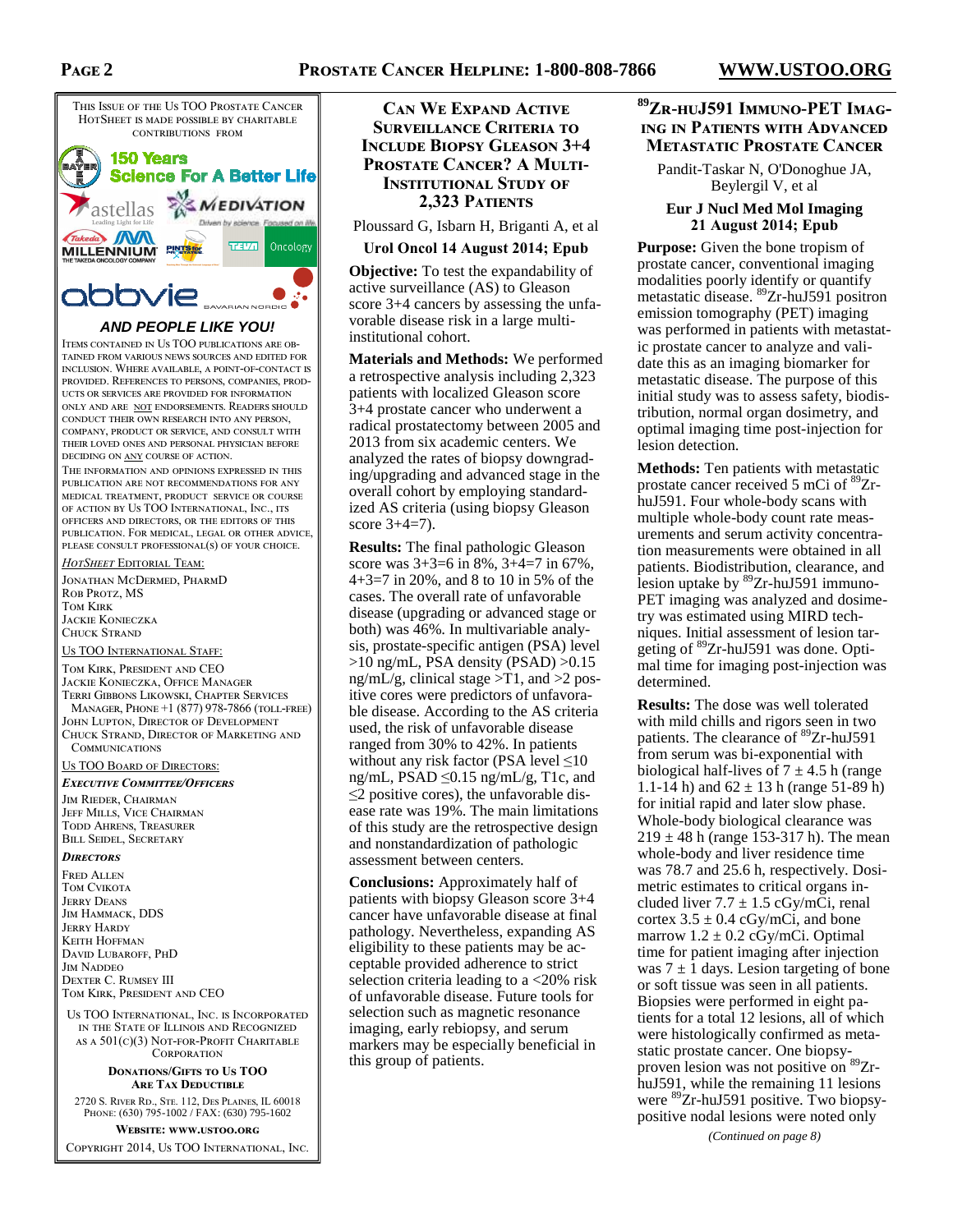# **GENETIC STRATIFICATION OF GLEASON 7 PROSTATE CANCER**

A prostate cancer susceptibility variant demonstrated potential for identifying heterogeneous Gleason 7 prostate cancers that have a more aggressive phenotype, a study of 1,800 men with prostate cancer showed.

Carriers of the variant allele A on a single nucleotide polymorphism (SNP) associated with prostate specific antigen (PSA) levels almost doubled the likelihood that a patient had the more aggressive 4+3 Gleason score versus the less aggressive 3+4 score.

The SNP known as rs2735839 "has been shown to modulate PSA level, providing strong biologic plausibility for its association with prostate cancer aggressiveness," reported Xifeng Wu, MD, PhD, of the MD Anderson Cancer Center in Houston, in an article published in *Clinical Cancer Research*.

Prostate cancer that has a Gleason pathology score of 7 has long been a source of uncertainty among clinicians and patients. A Gleason score ≤6 signifies a less aggressive cancer and a score  $\geq 8$  correlates with high-risk, aggressive disease. In contrast, some Gleason 7 prostate cancers exhibit low-risk behavior, whereas others have an aggressive phenotype. Identifying a marker for high-risk Gleason 7 prostate cancer could prove useful for clinician decision making.

Wu and colleagues performed genomewide association studies involving 1,827 white men with prostate cancer and genotyped 72 SNPs associated with prostate cancer susceptibility. SNPs associated with low-risk disease (Gleason ≤6) were compared with those related to high-risk disease (Gleason  $\geq 8$ ). Statistically significant SNPs were further evaluated for their potential to stratify Gleason 7 into high- and low-risk subgroups.

Three SNPs (including rs2735839) had significant associations with high-risk prostate cancer (P<0.05). Additionally, patients with Gleason pattern 4+3 prostate cancer were significantly more likely to be carriers of the variant A allele of rs2735839. Neither of the remaining two high-risk SNPs had significant associations with Gleason pattern 4+3.

We reported for the first time that rs2735839 can stratify Gleason score 7 patients, which would be clinically important for more accurately assessing

# Doc Moyad's What Works & What is Worthless Column, Also **KNOWN AS "NO BOGUS SCIENCE" COLUMN**

#### **"What is the difference between willow bark extract or 'salicin' and aspirin (acetylsalicylic acid)? About 50 dollars a month!"**

#### Mark A. Moyad, MD, MPH, Univ. of Michigan Medical Center, Dept. of Urology

**Editor's note:** Us TOO has invited certain physicians and others to provide information and commentary for the *HotSheet* to enrich its content to empower the reader. This column contains the opinions and thoughts of its author and is not necessarily those of Us TOO International.

#### **Bottom Line:**

There is a lot of talk about low-dose aspirin (acetylsalicylic acid) to reduce the risk of prostate cancer or the recurrence of prostate cancer, but before considering this option make sure you do not pay \$50 a month for aspirin in disguise (also known as willow bark extract or salicin)!

————————————————

Recent research from the American Association of Cancer Research (AACR) annual meeting suggests men taking aspirin might reduce their risk of aggressive prostate cancer.<sup>1</sup> However, if you have been following my column in the Us TOO newsletter (How could you miss it? It is so popular and your friends will love you for reading it!) then you will remember that you should only take aspirin if the benefits outweigh the risk.

In other words, men and women at a moderate to high risk for heart disease should take low-dose aspirin. But those with a low risk should not. Secondly, in those that need aspirin to prevent heart disease, there may now be the benefit of anti-cancer effects. It is well known that aspirin has plenty of research in the area of colon cancer prevention followed by many other cancers including prostate cancer and even now pancreatic cancer.

Anyhow, my point here is that if you and the doctor you trust most with your



health have decided that aspirin is right for you, please only purchase inexpensive children's or low-dose (81 mg) aspirin by itself! Many companies are now selling osteoarthritis pain relievers with willow bark extract or the compound "salicin" in the pill. What you are not being told is that "salicin" and willow bark are just modified natural sources of **ASPIRIN**. In my opinion, it is just a way of making you pay up to \$50 a month for aspirin!

Some of the better selling osteoarthritis products on the market contain "salicin" and people feel better on these products in clinical trials. Gee, I wonder why (sarcasm alert)?! Could it be because they are simply told to stop all pain relievers before the clinical study; then they end up taking a modified form of aspirin (double sarcasm alert)?! In my opinion, YES!!

So, remember if you end up needing aspirin or any product for pain or prevention of any condition and it has willow bark or "salicin" in there please do not buy it. Just go out and get yourself some cheap low-dose (pennies per day) ASPIRIN and send me all the money you saved so I can spend it on the allimportant MOYAD BEER FUND; especially because our football team is forcing me to drown my sorrows lately in more beer than usual!

#### Reference

1. AACR news release, 29 September 2014.

http://www.aacr.org/Newsroom/ Pages/News-Release-Detail.aspx? ItemID=604#.VDxllWAtCM9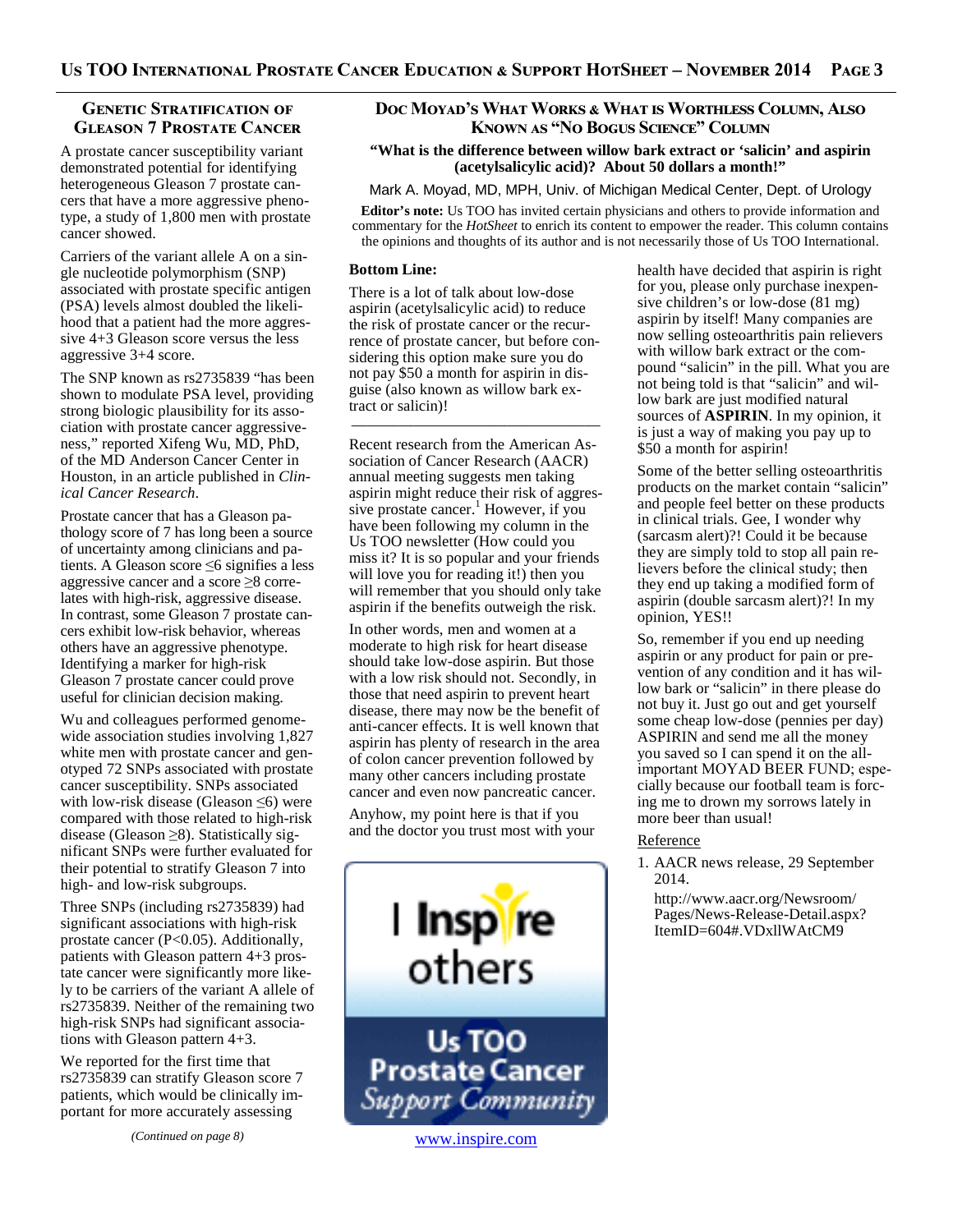# **Q&A I**NTERVIEW ON CANCER IMMUNOTHERAPY IN PROSTATE CANCER WITH Dr. Neal Shore, Medical Director of the Carolina Urologic Center (CURC)

*1. Recent studies, including a report published earlier this month in JAMA Internal Medicine, suggest urologists may have the greatest impact on the treatment decisions of newly diagnosed patients. Since the majority of prostate cancer patients are diagnosed and first treated by their urologist (as opposed to an oncologist), how does this affect your recommendations to patients?* 

Prostate cancer treatment is changing dramatically for both patients and physicians. Because prostate cancer is so heterogeneous, some patients with very aggressive forms of the disease may need interventional therapy while other patients may not require any immediate treatment. Since urologists are often the first to treat prostate cancer patients, we must learn how to better stratify patients based on disease stage, which will inform our recommendations to treat versus just actively monitor a patient. This means staying up to date on new screening and diagnostics technologies as well as the many new treatment options now available to patients with advanced and aggressive forms of the disease. The role of the urologist has changed in that we are now better able to treat patients with more advanced disease, as many of these innovative therapies can be administered in a urology clinic, meaning patients can stay with their urology team as their disease progresses to more advanced stages. As such, some of the larger urology clinics have developed truly comprehensive centers of excellence for all aspects of prostate cancer.

*2. Until only a few years ago, there were only a few treatment options available to patients with prostate cancer, particularly those with later stages of the disease. Can you describe how the treatment landscape for patients has changed over the last few years with the arrival of new therapies?* 

Prior to 2010, there was really only one treatment for prostate cancer patients who had become unresponsive to androgen deprivation therapy. We now have six treatment options available, with more in development. This growth in options has certainly changed the patient treatment experience, particularly for advanced-stage

patients who may have already progressed through some of the first-line treatment options.

*3. Could you give a brief overview of treatment options that are now available to prostate cancer patients? What about upcoming therapies that are in clinical development?* 

In 2010, the first therapeutic cancer vaccine for any advanced solid tumor, Provenge® (sipuleucel-T), was approved for the treatment of advanced prostate cancer. Following that, two oral therapies were approved, Zytiga® (abiraterone acetate) and Xtandi® (enzalutamide), which both work on the androgen-axis and are well tolerated by patients.

We then had the introduction of a second chemotherapy, Jevtana® (cabazitaxel), which is also relatively well tolerated though it is associated with a higher risk of adverse events than some of these other treatments. Most recently, the first radiopharmaceutical for a solid tumor, Xofigo® (radium-223 dichloride), was approved for the treatment of symptomatic bone-metastases in patients with advanced prostate cancer. What is very appealing is that all of these treatment options offer distinct mechanisms of action, are well tolerated, and all have been shown to extend survival. With this wide array of therapies, patients have a number of options to pursue if their initial treatment is unsuccessful.

In terms of new therapies in development, there is significant interest in the cancer immunotherapy approach, which aims to harness the native immune system to better combat cancer cells. There are multiple approaches and programs in development, but I will focus on two in late stage development. One late-stage clinical product in development is PROSTVAC®, which in a Phase 2 study for the treatment of advanced prostate cancer showed an 8.5 month increase in overall survival, the largest shown in a clinical study for the disease. However, this still needs to be confirmed in the Phase 3 clinical study, which is currently underway. PROSTVAC®, like Provenge®, is considered an active immunotherapy, focusing on what we refer to as T-cell activation in order to train the immune system

to recognize cancer cells and stimulate an anti-tumor immune response. Another treatment in Phase 3 clinical development is ipilimumab, which is currently being investigated for the treatment of melanoma and prostate cancer. Ipilimumab represents another class of immunotherapies known as checkpoint inhibitors, which are designed to block cancer cells' ability to escape the immune system, allowing white blood cells to fight the cancer. Checkpoint inhibitors focus on removing the blockade on the immune system; however the treatment itself does not necessarily mount an anti-tumor response.

*4. What are the main concerns of patients when evaluating treatment options? How do you address their concerns? What about those considering clinical trials?* 

Frequent concerns of my patients when evaluating treatment options are generally: what is the potential impact on my quality of life? Can I tolerate this therapy? Is it covered by my insurance?

My response is that all these treatments are, by and large, reasonably well tolerated by most patients. While chemotherapy may be the most toxic and immunotherapy is oftentimes the least toxic, as long as treatment is being administered under the supervision and care of a qualified physician, the likelihood of adverse events can be minimized. Additionally, all of the FDA approved therapies for prostate cancer are covered by Medicare and most insurance providers. Furthermore, all the companies offering these therapies provide patient assistance programs to support patients who may be uninsured or have significant co-pays.

For patients considering clinical trials, my response is that none of these approved options would exist if it were not for the heroes of prior clinical trials. Sites are well vetted by an array of groups (including study sponsors, clinical research organizations, and ethics boards) which hold them to the highest of standards. As such, patients should receive exceptional care and monitoring under an intense magnifying glass due to the regulatory process.

*(Continued on page 5)*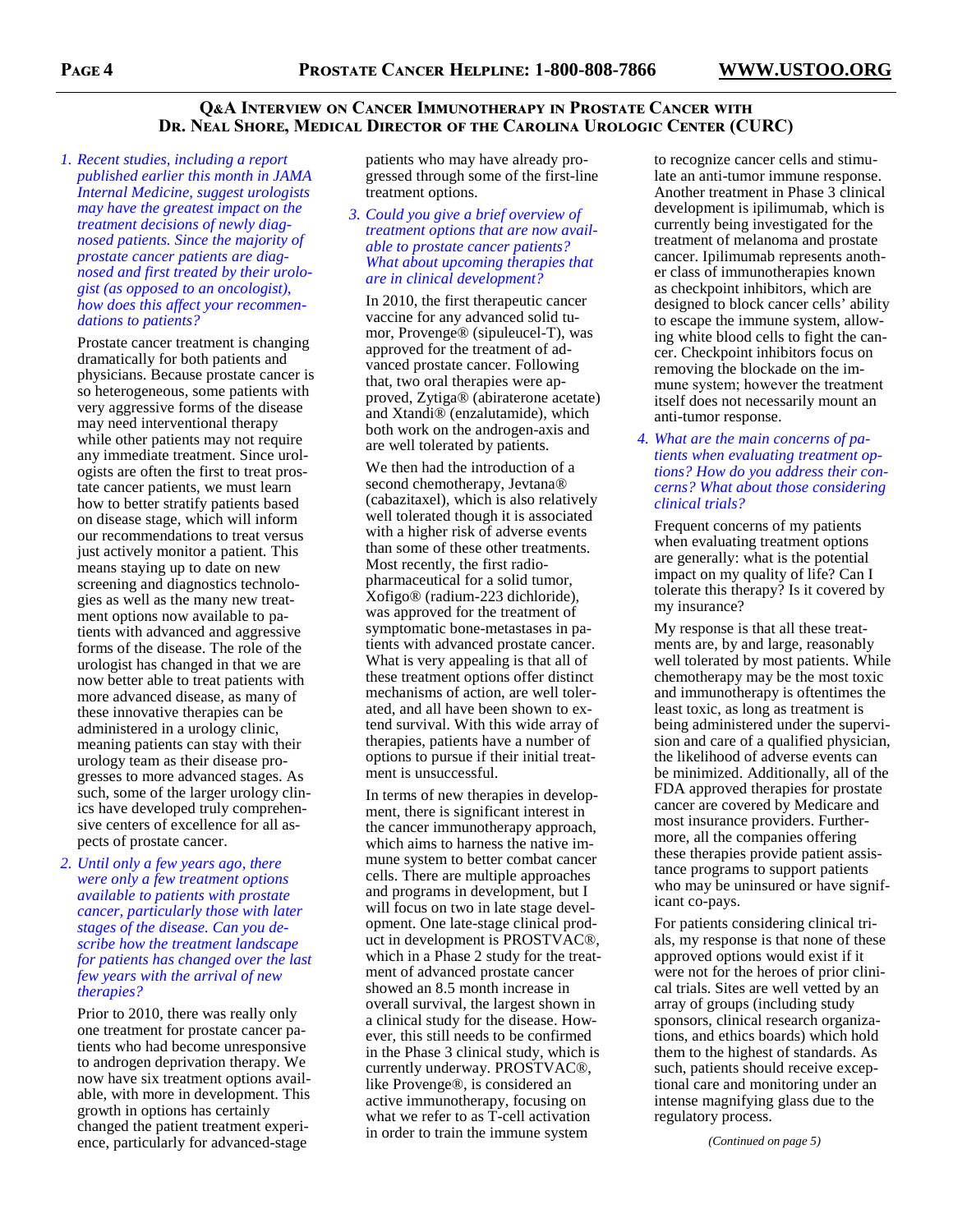# **CANCER IMMUNOTHERAPY IN PROSTATE CANCER** (Continued from page 4)

#### *5. Since the launch of Provenge®, have patients been more open to trying an immune-based therapy?*

When Provenge® was first approved, both patients and physicians required additional education on the approach, such as information on how it worked and what the safety profile looks like.

Now that we have this larger body of research and experience, there is certainly optimism for immunotherapeutic approaches and there are even some that now believe that immunotherapy should be the front line foundational treatment for all patients with prostate cancer. There is a strong case being made for this thinking.

*6. What about combining immunotherapies with other treatment approaches, such as hormone therapy, radiation therapy or even chemotherapy? What are the potential benefits of using an active immunotherapy as front-line treatment?* 

It is a very exciting time for research of these potential combinations and treatment sequences. Given the different methods of action, we certainly expect to combine immunotherapies with other therapy types, and there is a growing body of evidence that the use of an immunotherapy as the front -line treatment is ideal. By coming in early with an immunotherapy agent, this allows for greater time for the immune system to mount a targeted anti-cancer response while not precluding the use of other subsequent treatment options. There is already some preliminary data that suggests there may be some synergistic effect with subsequent therapies though more clinical evidence is still needed to confirm these expectations.

*7. Given the excitement around cancer immunotherapy, specifically around the development of checkpoint inhibitors, how do you see the future of prostate cancer treatment progressing (i.e. combinations, sequencing, etc.)? What role do active immunotherapies, or therapeutic vaccines, play in the evolving treatment landscape?* 

Researchers and physicians are optimistic about the combination of immunotherapies with other treatment types. While emphasis on the field has recently focused on checkpointinhibitors, T-cell activators (such as Provenge® and PROSTVAC®) will also play a major role in treatment of the disease and it is becoming clear that these active immunotherapies will be an important foundational step in treatment against prostate cancer.

*8. It is believed that by combining immunotherapeutic approaches, such as pairing a checkpoint inhibitor with an active immunotherapy, there could be a potential therapeutic synergy. It is also anticipated by many that the pairing of these two treatment approaches could result in a gas/brake dynamic targeting cancerous cells. Could you explain what the expectation is for these kinds of combinations?* 

The concept of combining immunotherapeutic approaches is perhaps one of the most exciting aspects of the evolving cancer treatment landscape. Everyone is born with an immune system designed to fight foreign particles, antigens and other potential hazards. But as we age, our body may no longer fight off these invaders effectively. Cancers in particular have been able to side-step this innate immune ability of ours.

However, by combining these different immunotherapeutic approaches, using active immunotherapies to activate white blood cells ("accelerate" the immune system), and using checkpoint inhibitors to disable cancer cells' ability to inhibit these white blood cells ("remove the brakes"), there may be an opportunity to achieve an adaptive and lasting anti-cancer effect that could remain even after therapy is no longer being administered. This type of approach could help to slow down the production of cancer cells with limited adverse events, while prolonging survival. With appropriate sequencing, these combinations are expected to have an amplified treatment benefit in both androgen-sensitive and castration-resistant populations. These are certainly high expectations. But given early data so far, there is definitely reason for optimism.

Disclosure: Dr. Shore is an investigator for Bavarian Nordic's Phase 3 PRO-SPECT clinical study.

#### References

1. Hoffman KE, Niu J, Shen Y, et al. Physician Variation in Management of Low-Risk Prostate Cancer: A Population-Based Cohort Study. *JAMA Intern Med.* 2014;174(9):1450-1459. doi:10.1001/jamainternmed.2014.3021.

#### **ZYTIGA®**

*(Continued from page 1)* 

professor of clinical medicine and urology at the University of California, San Francisco, and lead investigator of the COU-AA-302 study. "The use of subsequent therapies did not impact the statistical significance between the ZYTIGA and control arms – and makes these results all the more compelling after adjusting for the crossover effect."

The US Food and Drug Administration based its approval of ZYTIGA plus prednisone for treating men with mCRPC prior to chemotherapy on a planned second interim analysis of COU -AA-302, which met the co-primary endpoint of radiographic progressionfree survival (rPFS). Based on results from the final analysis, Janssen has initiated regulatory submissions to relevant health authorities for a revision to the ZYTIGA label.

"Since the first report of interim data, ZYTIGA has become a key part of the treatment arsenal that doctors use to treat mCRPC, because it significantly delayed the progression of the disease and prolonged overall survival," Dr. Ryan added. "This final analysis also demonstrates a consistent safety profile with long-term co-administration of prednisone."

In addition, the final analysis demonstrated a significant improvement in median time to opiate use for cancerrelated pain compared to placebo plus prednisone (median 33.4 vs. 23.4 months, respectively; HR 0.72 [95% CI, 0.61–0.85]; p=0.0001). With two additional years (a total of four years) of follow-up since the last clinical cutoff (median 49.2 months), the safety profile of ZYTIGA remained unchanged compared to previous reports.

COU-AA-302 is an international, randomized, double-blind, placebo controlled Phase 3 study that included 1,088 men with mCRPC who had not received prior chemotherapy, and were randomized to receive ZYTIGA (abiraterone acetate) 1,000 milligrams (mg) administered orally once daily plus prednisone 5 mg administered twice daily or placebo plus prednisone 5 mg administered twice daily.

Please go to www.ZYTIGA.com for more information about ZYTIGA®.

ESMO 2014 Congress, abstract 753O *PRNewswire, 28 September 2014*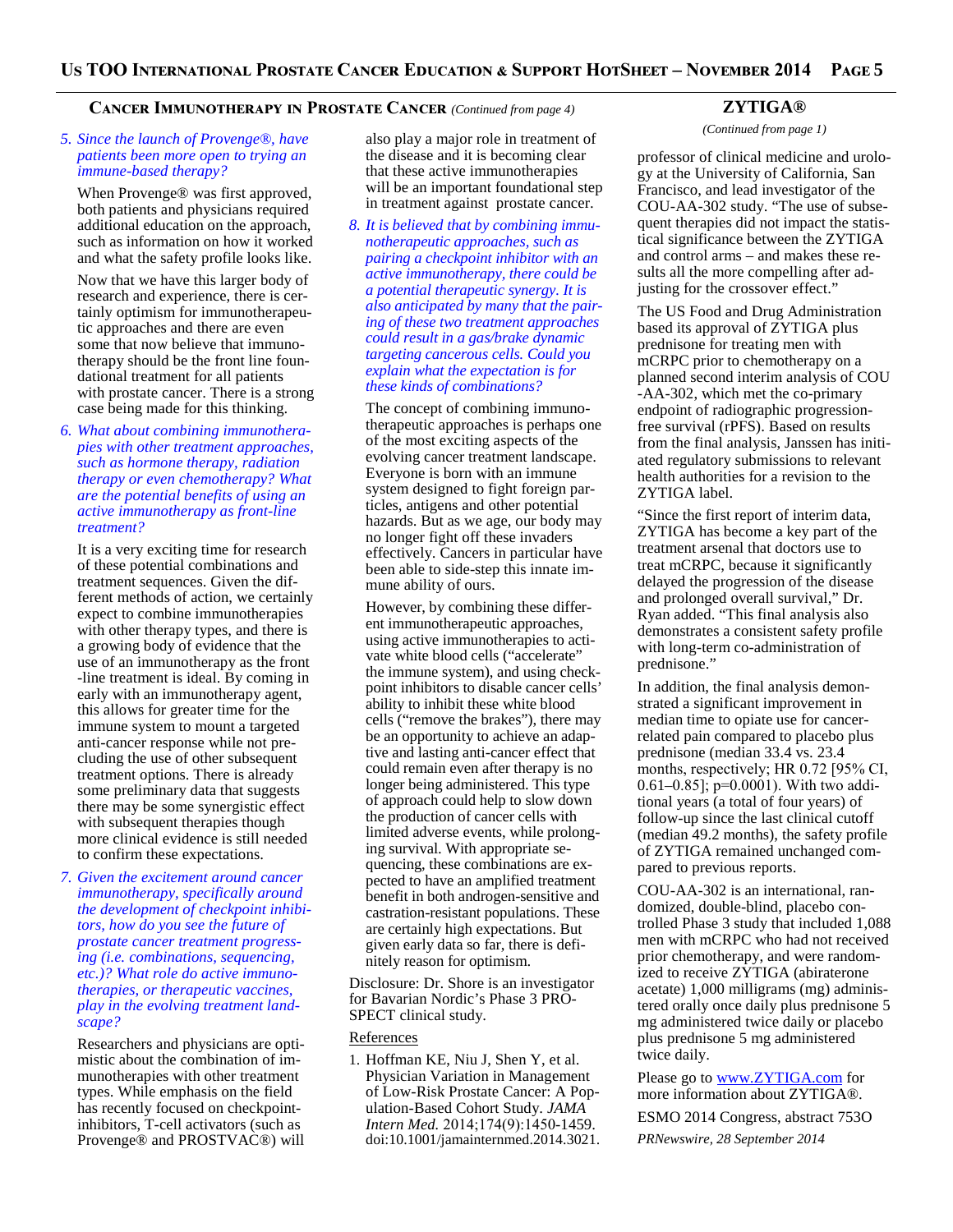# **PSA BOUNCE AFTER RADIOTHERAPY AND OUTCOMES** (Continued from page 1)

at very low-risk, low-risk, intermediaterisk, high-risk, or very high-risk of prostate cancer recurrence based on disease pathology. Men with very low-risk disease and an expected survival of  $\geq 20$ years, with low-risk disease and an expected survival of  $\geq 10$  years, or with "favorable" intermediate-risk disease were treated with either external-beam RT or brachytherapy. The choice of which treatment to use was based upon patient preference.

Patients were followed every three to six months with a PSA test for the first five years. After that time, they had an annual PSA test. Biochemical failure was defined as a  $\geq$ 2.0 ng/mL rise in PSA above the nadir value, with no subsequent fall in response to antibiotics. The investigators analyzed the association between a PSA bounce and age, Gleason score, type of RT, androgen deprivation therapy (ADT), Sexual Health Inventory for Men score, National Comprehensive Cancer Network recurrence risk group, pretreatment PSA

level, and clinical stage.

The first PSA bounce after RT was identified at 17 months (95% confidence interval [CI] 15–18 months). This finding was in contrast to men who experienced biochemical failure; for them, the median time to a first PSA bounce was 41 months (95% CI 28–53 months). In total, 33% of men experienced at least one PSA bounce. The median magnitude was 1.0 ng/mL (range, 0.4–17.0 ng/ mL). Patients 70 years and older were more likely to have a bounce. On multivariate analysis, the sole identifiable predictor of a likely PSA bounce was a Gleason score of 6.

#### Closing Thoughts

Experiencing a PSA bounce was associated with improved bDFS. A PSA bounce occurred sooner after RT than a PSA recurrence of prostate cancer. The investigators noted that caution should be used when interpreting a rising PSA after neoadjuvant and adjuvant ADT. Gradual recovery of testosterone levels

after the completion of ADT may cause the PSA level to rise and is not necessarily indicative of a biochemical recurrence. They also indicated that prostate biopsies should not be completed until 24 to 30 months after the cessation of radiotherapy.

Because a PSA bounce occurs in a sizeable number of prostate cancer patients treated with RT, clinicians should make their patients aware of this phenomenon, concluded the investigators.

Richard B. Wilder, MD, of the Department of Radiation Oncology, Moffitt Cancer Center, Tampa, Florida, is the corresponding author of this article in the International Journal of Clinical Oncology. The authors reported no potential conflicts of interest.

The content in this post has not been reviewed by the American Society of Clinical Oncology, Inc. (ASCO®) and does not necessarily reflect the ideas and opinions of ASCO®.

*ASCO Post, 1 October 2014* 

# BAYER AND ORION INITIATE PHASE III TRIAL OF NOVEL PROSTATE CANCER AGENT ODM-201 IN MEN WITH HIGH-RISK NON-METASTATIC CASTRATION-RESISTANT PROSTATE CANCER

Bayer HealthCare and Orion Corporation, a pharmaceutical company based in Espoo, Finland, have begun to enroll patients in a Phase III trial with ODM-201, an investigational novel oral androgen receptor (AR) inhibitor in clinical development for the treatment of men with prostate cancer. The study, called ARAMIS, evaluates ODM-201 in men with castration-resistant prostate cancer (CRPC) who have rising PSA levels and no detectable metastases. The trial is designed to determine the effects of the treatment on metastasis-free survival.

"The field of treatment options for prostate cancer patients is evolving rapidly. However, once prostate cancer becomes resistant to conventional anti-hormonal therapy, many patients will eventually develop metastatic disease," said Dr. Joerg Moeller, member of the Bayer HealthCare Executive Committee and head of global development. "The initiation of a Phase III clinical trial for ODM -201 marks the starting point for a potential new treatment option for patients whose cancer has not yet spread and is an important milestone for Bayer in our ongoing effort to meet the unmet needs of people affected by cancer."

Earlier this year, Bayer and Orion had entered into a global agreement under which they will jointly develop ODM-201, with Bayer contributing a major share of the costs of future development. Bayer will commercialize ODM-201 globally and Orion has the option to copromote ODM-201 in Europe. Orion will be responsible for the manufacturing of the product.

The ARAMIS trial is a randomized, Phase III, multicenter, double-blind, placebo-controlled trial evaluating the safety and efficacy of oral ODM-201 in patients with non-metastatic CRPC who are at high risk for developing metastatic disease. About 1,500 patients are planned to be randomized in a 2:1 ratio to receive 600mg of ODM-201 twice a day or matching placebo. Randomization will be stratified by PSA doubling time (PSADT  $\leq$  6 months vs. > 6 months) and use of osteoclast-targeted therapy (yes vs. no).

The primary endpoint of this study is metastasis-free survival (MFS), defined as time between randomization and evidence of metastasis or death from any cause. The secondary objectives of this study are overall survival (OS), time to first symptomatic skeletal event (SSE), time to initiation of first cytotoxic chemotherapy, time to pain progression, and characterization of the safety and tolerability of ODM-201.

ODM-201 is an investigational novel androgen receptor (AR) inhibitor with unique chemistry that is designed to block the growth of prostate cancer cells. ODM-201 binds to the AR with high affinity and inhibits receptor function by blocking its cellular function. In nonclinical models, ODM-201 has shown to only minimally penetrate the blood-brain barrier.

A Phase II clinical trial conducted in patients with progressive metastatic CRPC assessed the efficacy and safety of three dose levels of ODM-201 (100mg, 200mg and 700mg given twice a day) in 124 patients. The study included patients who were treated previously with abiraterone and/or chemotherapy as well as patients who were chemotherapy -naïve. The results showed that ODM-201 provided disease suppression and had a favorable safety profile. The results were presented at the international ECCO oncology congress at the end of September 2013 and published in June 2014 in *The Lancet Oncology*.

Press.healthcare.bayer.com

*16 September 2014*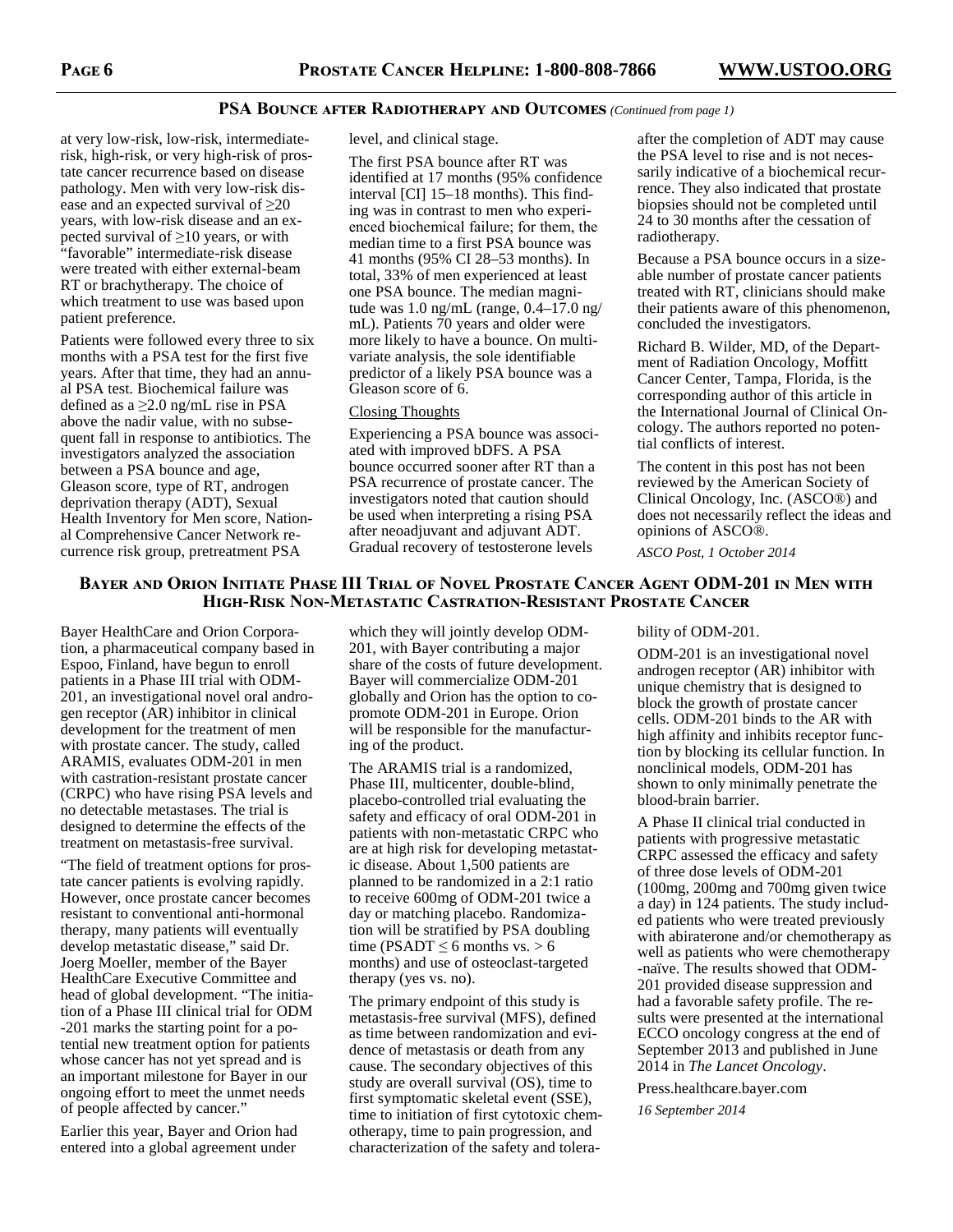# **DOCTOR CHODAK'S BOTTOM LINE** (Ref Key: article #, page #, column #)

Gerald Chodak, MD Author, *Winning the Battle Against Prostate Cancer*, Second Edition http://www.prostatevideos.com/

**Editor's note:** Us TOO has invited certain physicians and others to provide information and commentary for the *HotSheet* to enrich its content to empower the reader. This column contains the opinions and thoughts of its author and is not necessarily those of Us TOO International.

**a1p1c1** This month's *HotSheet* starts with an important update to the randomized study of ZYTIGA® plus prednisone in men with metastatic castrate resistant prostate cancer (mCRPC) who had not yet received chemotherapy. Its initial approval was based on showing it significantly delayed time to radiographic evidence of progression of metastatic disease. Many people were critical that the approval was not based on showing an improvement in overall survival, perhaps a more important endpoint for these types of studies. Also, since men on prednisone alone could crossover to the combination, many people thought that any follow-up would have trouble showing an improvement in survival.

Fortunately, their concerns were not realized; in fact, a significant 4.4 month improvement in overall survival was still detected. Is this a home run in terms of progress in therapy for mCRPC? No, but it is yet another significant advance in managing these individuals compared with the 1980's and 1990's when half of men lived less than three years. Although not a cure, ZYTIGA is helping a large proportion of men live longer with a good quality of life. Remember, when a study says one-half of men lived longer than roughly six years, some proportion of them will live much longer than that. Now we need to find out the optimum sequence for using PROVENGE®, ZYTIGA, and XTANDI®.

**The Bottom Line:** Men with (mCRPC) derive a significant improvement in overall survival from receiving the combination of Zytiga and prednisone before chemotherapy.

**a2p1c2** To many men, any rise in their PSA after local therapy has been a cause for concern. However, it is well known that a PSA "bounce" occurs often after external beam radiation therapy (EBRT) or brachytherapy (BT). The question is whether this bounce has any long-term implications for the patient? Naghavi et al performed a retrospective analysis looking at this question and found that a bounce occurred in about one-third of men undergoing these treatments after 15–18 months. Importantly, the likelihood of a true biochemical recurrence was significantly lower in those men who had a bounce compared to those who did not. Given the timing of these increases, they now recommend waiting

at least 24-30 months before performing a biopsy for the PSA increase to avoid unnecessary testing. One of the possible causes of some of the PSA changes is the ending of ADT therapy, which lowers PSA. As the testosterone level returns back to normal, a small increase in PSA may occur that is not a reflection of recurrent disease. The curious question now needing an answer is what is happening following a PSA bounce that appears to benefit patients?

**The Bottom Line:** A PSA bounce after EBRT or BT is very common and may offer some benefit for unclear reasons.

**a3p1c3** An interesting study by Gray et al looked at changes in the rates of active surveillance (AS), radical prostatectomy (RP) and RT from 2004-2011. They found that surgery was increasing in men with low- and intermediate-risk disease and EBRT and BT were declining. The proportion of men assigned to AS also rose during this same period. This finding is somewhat surprising given concerns that the increased ownership of IMRT machines by urologists might lead to a shift toward this treatment. We cannot tell from the study whether rates of EBRT differ significantly between urologists owning an interest in the equipment compared to those that do not have ownership. We also do now know if the increase in RPs results from a small percentage of urologists performing a larger volumes of RPs by attracting more men or whether across the board, the median number of RPs done by urologists is increasing.

The rate of RPs among African American (AA) men were lower than for Caucasians. This result is curious but it is unclear if this is due to physician and patient biases and/or economic issues. Lastly, the increase in AS is a little encouraging but many would still consider a rate of about 18 percent to be much lower than it should be. The authors suggest that the reason for any increase is because of a decline in the use of RT rather than an increase in RPs.

**The Bottom Line:** RP is on the rise and RT is on the decline for men with localized prostate cancer and we do not know why that is occurring.

**a4p2c2** Is AS safe in men with Gleason 3+4 on biopsy? Currently, most doctors offering AS have avoided doing so out

of concern that more aggressive disease will go untreated leading to a poor outcome. Ploussard et al have addressed this question by performing a retrospective analysis looking at the final pathology after RP in men with Gleason 3+4 on their biopsy. They found a decline in Gleason score in only 8 percent and an increase in 25 percent. Importantly, a PSA >10 ng/mL, having more than two cores positive or having a PSA density >0.15 were all associated with more unfavorable pathology. Although the study was retrospective, the data do support some of those concerns about selecting these men for AS. The authors discuss future tools that may help in the selection process including MRI, early re-biopsy and the use of serum markers. However, they omitted what may be the most important opportunity, which is to use genetic tests. For example, the Genomic Prostate Score can provide more accurate estimates of the likelihood of having organ confined disease or not having Gleason 4+4 or higher. One fact must be true; many of the men with Gleason 3+4 cannot be in danger otherwise the failure rates for men currently on AS for Gleason 3+3 would be much worse. The reason is we know that about 30 percent of them are under-graded when the biopsy is compared to the RP specimen.

**The Bottom Line:** Although this retrospective study raises concerns about selecting AS in men with a Gleason 3+4 on biopsy, a significant proportion of these men still are good candidates. But the real challenge is how to individually discriminate them from non-candidates.

**a6p3c1** Another opportunity for assessing men with Gleason 3+4 could involve the measurement of single nucleotide polymorphisms. Wu et al performed such an analysis by measuring SNP rs2735839 and two other SNP's in men with Gleason less than 7 and those with Gleason 8 or higher. This one SNP was significantly more likely to be present in men with Gleason 4+3 or higher compared to the less aggressive cancers. Further studies are needed to validate and quantify the predictability of using these markers but clearly progress is being made in further identifying factors distinguishing low- and high-risk cancers.

**The Bottom Line:** Measuring specific SNP's may offer another way to differentiate low- and high-risk cancers.